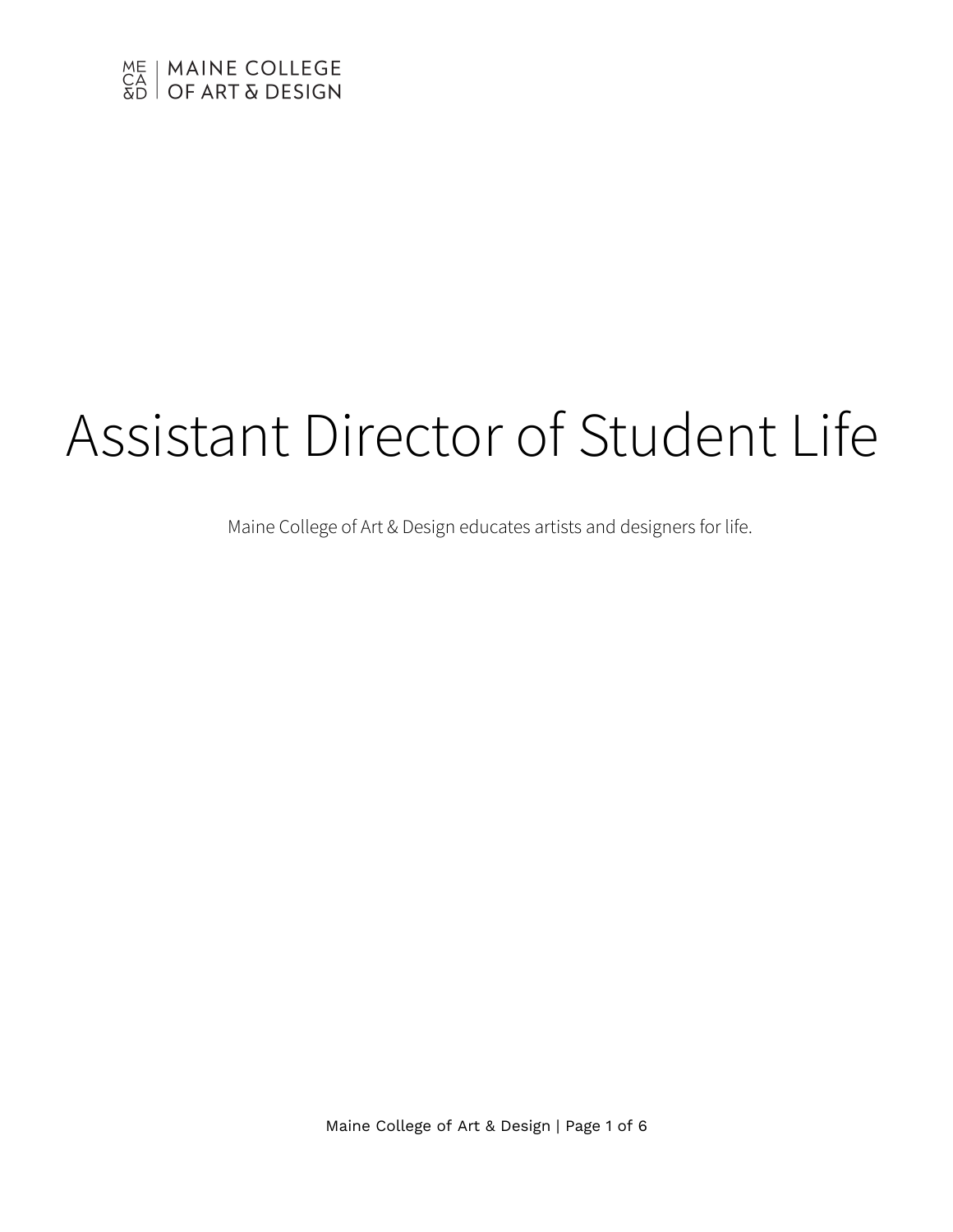

### **Position Overview**

Maine College of Art & Design (MECA&D) seeks a collaboratively minded leader to serve as the Assistant Director of Student Life, joining our group of committed faculty and staff who are passionate about art, education, and community.

The Assistant Director of Student Life oversees assigned residence halls and supervises Resident Assistants as a live-in professional staff member. The Assistant Director plans and implements residential and campus-wide programming with a focus on community building, health and wellness, diversity, public engagement, and sustainability. They work collaboratively with students, faculty, and staff to promote the holistic development of students in an atmosphere where students are expected to learn from a full range of experiences both in and out of the studio/classroom. The Assistant Director will have shared on-call responsibilities and will help respond to student emergencies.

The successful candidate will serve as a leadership figure and role model to students. Maine College of Art and Design recognizes that diversity is integral to the academic experience and strives to foster an inclusive culture defined by respect, equity and social responsibility. All employees are expected to actively support these values.

## **The Successful Candidate**

To achieve success in this role, it will require:

- Living in a fully furnished, assigned apartment in a campus residence hall to oversee the housing operations, staffing, and programming for assigned residence halls by maintaining a significant presence in assigned residence halls;
- Supervising assigned Resident Assistants (RAs) and assist RAs in the development and implementation of social, educational, recreational, diversity, health and wellness, and service programs;
- Assisting in the recruitment, selection, and training of RAs and student workers;
- Serving on a 24/7 on-call rotation for the entire college (about 500 students);
- Reviewing and processing housing applications, contracts, room inspection forms, room change forms, keys, and other administrative tasks for residential students;
- Coordinating returning housing selection and room change processes. Maintains accurate housing rosters and reports, and communicates housing changes to the Business Office;
- Assisting in the review, interpretation, and enforcement of policies and procedures;
- Serving as a student conduct hearing officer and hears first-level judicial cases;
- Working directly with Facilities to ensure timely reporting of building issues and long term care and maintenance of the residence halls;

Maine College of Art & Design | Page 2 of 6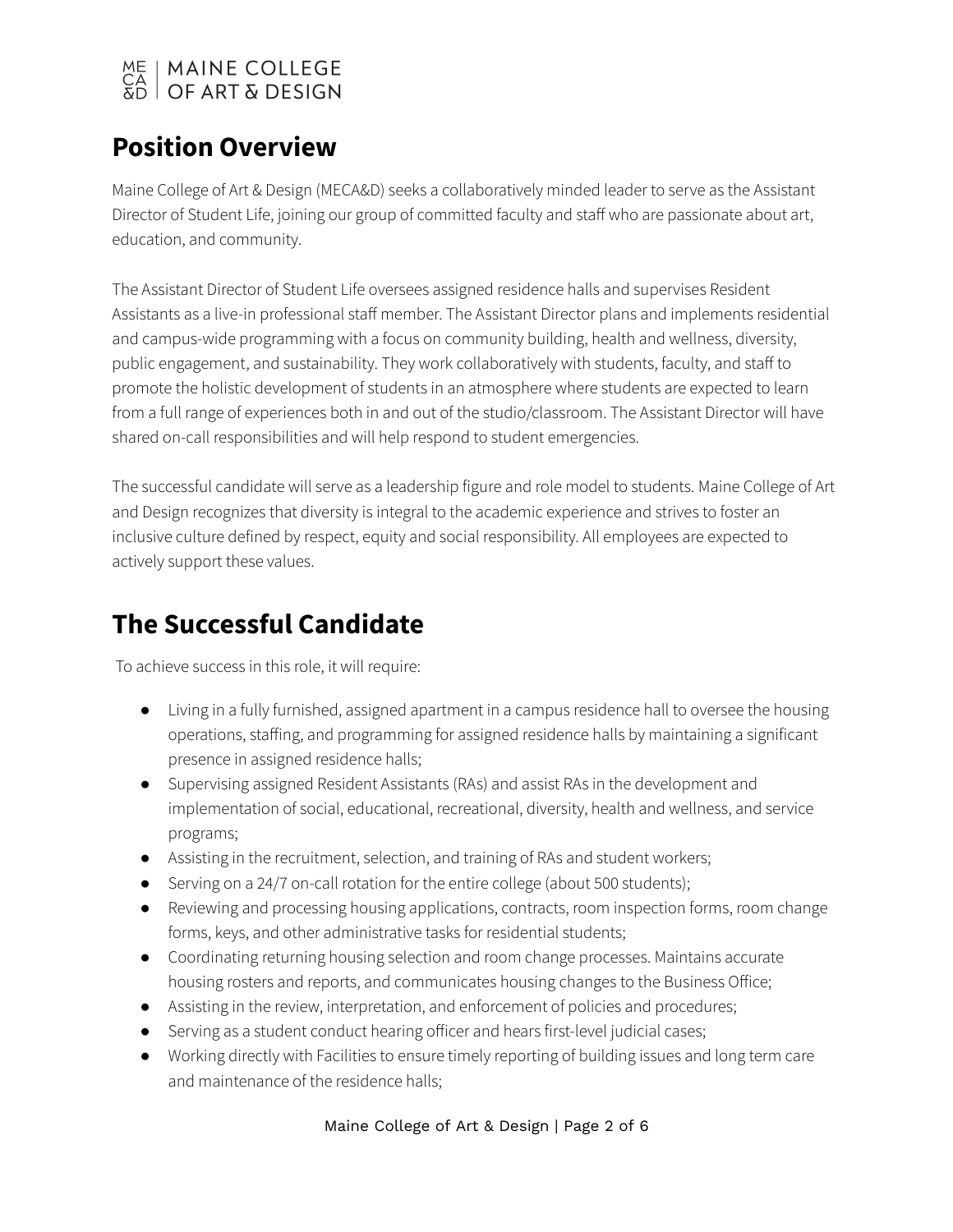## ME | MAINE COLLEGE<br>CA | OF ART & DESIGN

- Checking residence halls regularly for safety concerns and building improvements, including coordinating and implementing Health & Safety inspections twice a semester;
- Coordinating building turnover with the Facilities Department to prepare for summer and academic year housing;
- Helping coordinate response to COVID-19 in various capacities;
- Planning and implementing returner housing selection;
- Placing incoming students in housing;
- Supporting the Pre-College and Orientation programs.
- Representing Student Life on College committees, at staff meetings, and at College-wide events such as Open Houses, Admitted Student Days, Family Weekend, and Commencement;
- Planning and implementing campus-wide programs;
- Supporting the START team and student retention initiatives including direct interventions;
- Overseeing Student Government, clubs and groups.

## **Qualifications, Experience, Abilities**

Required Qualifications & Experience:

- Bachelor's degree;
- Valid driver's license;
- 3+ years of related work experience; applicable undergraduate roles apply.

Preferred Qualifications & Experience:

- Master's degree in Higher Education: Student Affairs, College Student Personnel, or similar program;
- Experience managing student staff, especially Resident Assistants;
- Crisis intervention and student support experience;
- Solid foundation in student development theory;
- Demonstrated commitment to personal and departmental integrity, creativity, collaboration, initiative, and professionalism;
- Experience building an inclusive and welcoming campus environment.

Skills and Abilities:

- Strong advising, programming, problem-solving, and supervisory skills;
- A clear understanding of the importance of co-curricular programming to student learning;
- Enthusiasm and the desire to initiate improvements independently;
- Ability to adapt personal and professional schedule to the College's year-round calendar;
- Ability to make sound judgements and the ability to resolve problems with sensitivity
- Strong interpersonal communication skills and ability to adapt those skills to different campus constituencies;
- Effective written and presentation skills;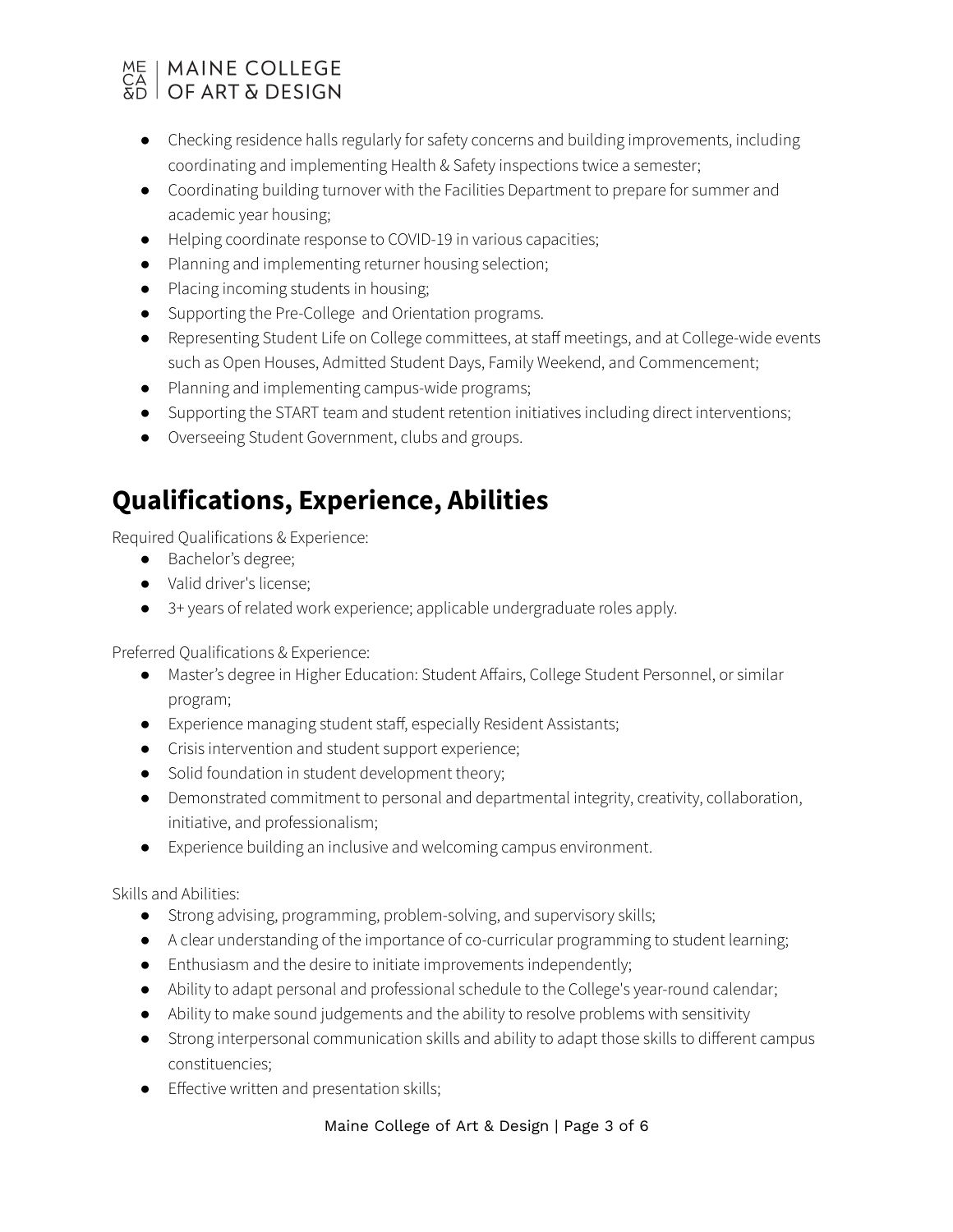

- Strong organizational skills;
- Ability to balance competing demands under pressure.

### **The Institution**

Maine College of Art & Design is an independent college of art and design located in the center of the thriving arts district of Portland, Maine. Established in 1882, the College currently enrolls approximately 500 students, the majority of whom are in the undergraduate program. About 1,000 students take classes through MECA&D's Continuing Studies Program annually. MECA&D's Joanne Waxman Library is an important resource of art and design oriented books and periodicals for the region. The Institute of Contemporary Art at MECA&D is a vibrant site for the exhibition of contemporary art.

MECA&D is characterized by its intimate learning community, its interdisciplinary nature and the breadth of its programs. It confers the degrees of Bachelor of Fine Arts in eleven majors, Master of Fine Arts in Studio Art, Master of Arts in Teaching, and the Salt Graduate Certificate in Documentary Studies. Maine College of Art & Design is accredited by the New England Commission of Higher Education (NECHE) and the National Association of Schools of Art and Design (NASAD). The College's accreditation status with both agencies was renewed in 2016.

## **Strategic Direction**

MECA&D's seven-year (2020-2027) strategic plan builds on our historic positioning in Portland's arts district, a shared strategic vision, and proven ability to embrace change.

Strategic Plan Priorities

#### **1. Broaden Our Reach: Online and Distance Learning**

Charge: MECA&D will develop a strategy to effectively enter the online and distance learning marketplace in order to expand our audience of learners and generate additional revenue streams.

#### **2. Develop a Culture of Social Change, Racial Justice, and Equity**

Charge: MECA&D's commitment to Social Change, Racial Justice, and Inclusion will inform all aspects of the College. We believe placing these values at the forefront of our work cultivates artists who are true agents of change and connects our community to the world in meaningful ways.

#### **3. Academic Excellence**

Charge: MECA&D will cultivate the highest standards in teaching and learning in art, design, and media, and will be recognized for its students' cultural contributions. The College will be known as an educational

Maine College of Art & Design | Page 4 of 6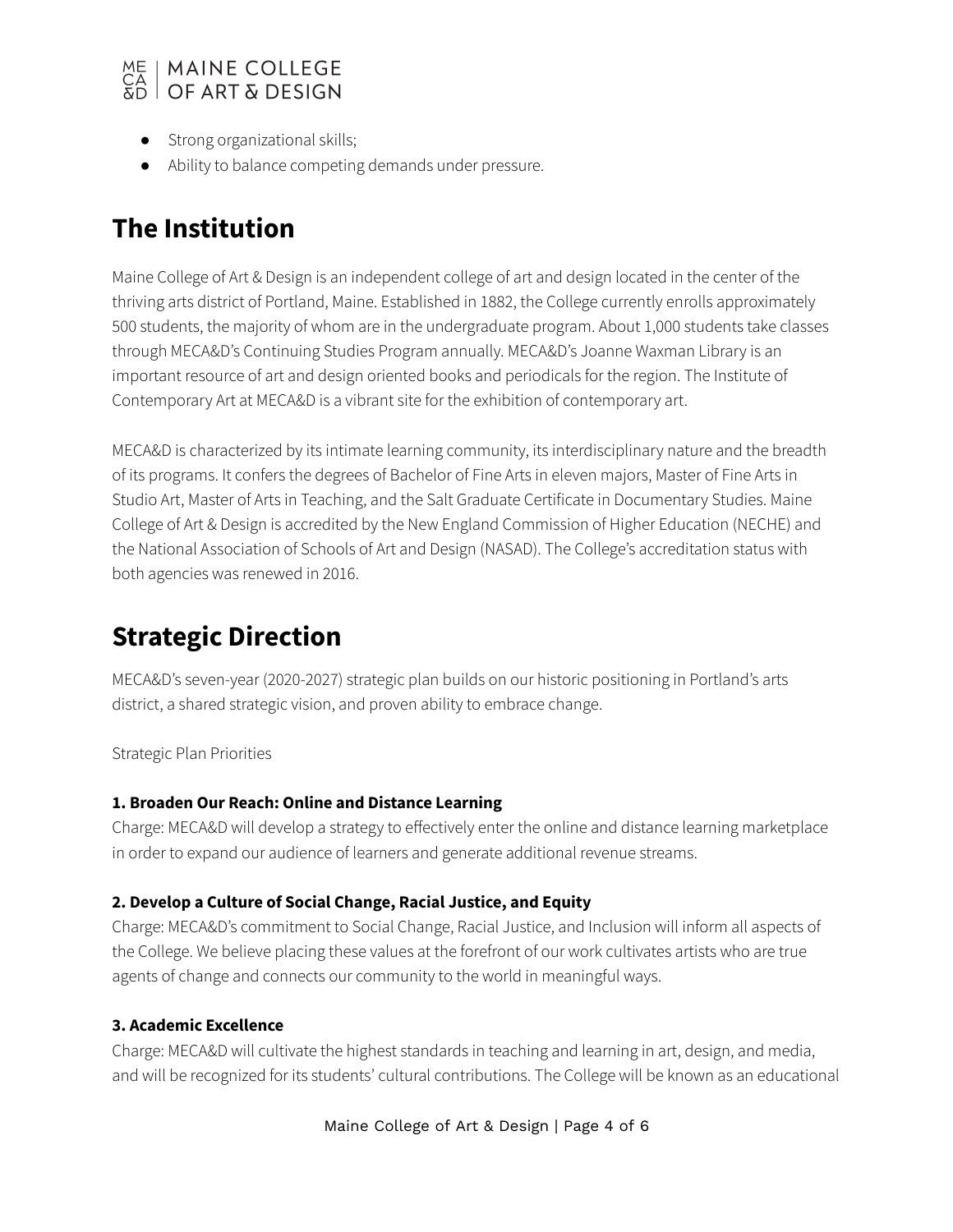## ME | MAINE COLLEGE<br>CA | OF ART & DESIGN

leader in the programs it offers, creating and continually improving a relevant, culturally inclusive, and distinctive curriculum that enables students to reach their potential in an ever-changing world.

Recognizing a rapidly evolving and increasingly challenging higher education landscape, the College will create additional programs and educational pathways to attract learners beyond its traditional region and age group: this includes professional, mid-career and continuing learners.

#### **4. Create a Living and Learning Center**

Charge: MECA&D will develop a new Living and Learning Center that reflects the College's mission to provide students with the resources and support necessary to pursue their education successfully. Building on MECA&D's historic role as the creative anchor of Portland, the new Center will expand MECA&D's footprint and identity within Portland and will provide a destination and hub for community activity and engagement.

#### **5. Financial Sustainability**

Charge: An essential principle of our Strategic Plan is to ensure MECA&D's long-term financial sustainability. As informed by data and other qualitative metrics, we will identify a financial framework and a series of revenue-focused strategic priorities in support of sustainable results and MECA&D's overall fiscal plan.

### **Compensation & Benefits**

This is a year round, live in, full time, exempt position. Compensation ranges from \$42,000 to \$45,000, based on experience. A comprehensive benefits package is offered, including health, dental, vacation, sick time, and retirement benefits.

## **To Apply**

Applications will be reviewed beginning immediately and will be accepted until a hire is made. Application materials must be sent digitally in a single PDF, not to exceed a 25MB file size. Please email the document to employment@meca.edu. Place "Assistant Director of Student Life [Last Name, First Name]" in the subject line.

The PDF must include:

- 1. An application/cover letter which describes how the candidate's experience, accomplishments and qualifications intersect with the listed position description;
- 2. A resumé/curriculum vitae;
- 3. A diversity statement;